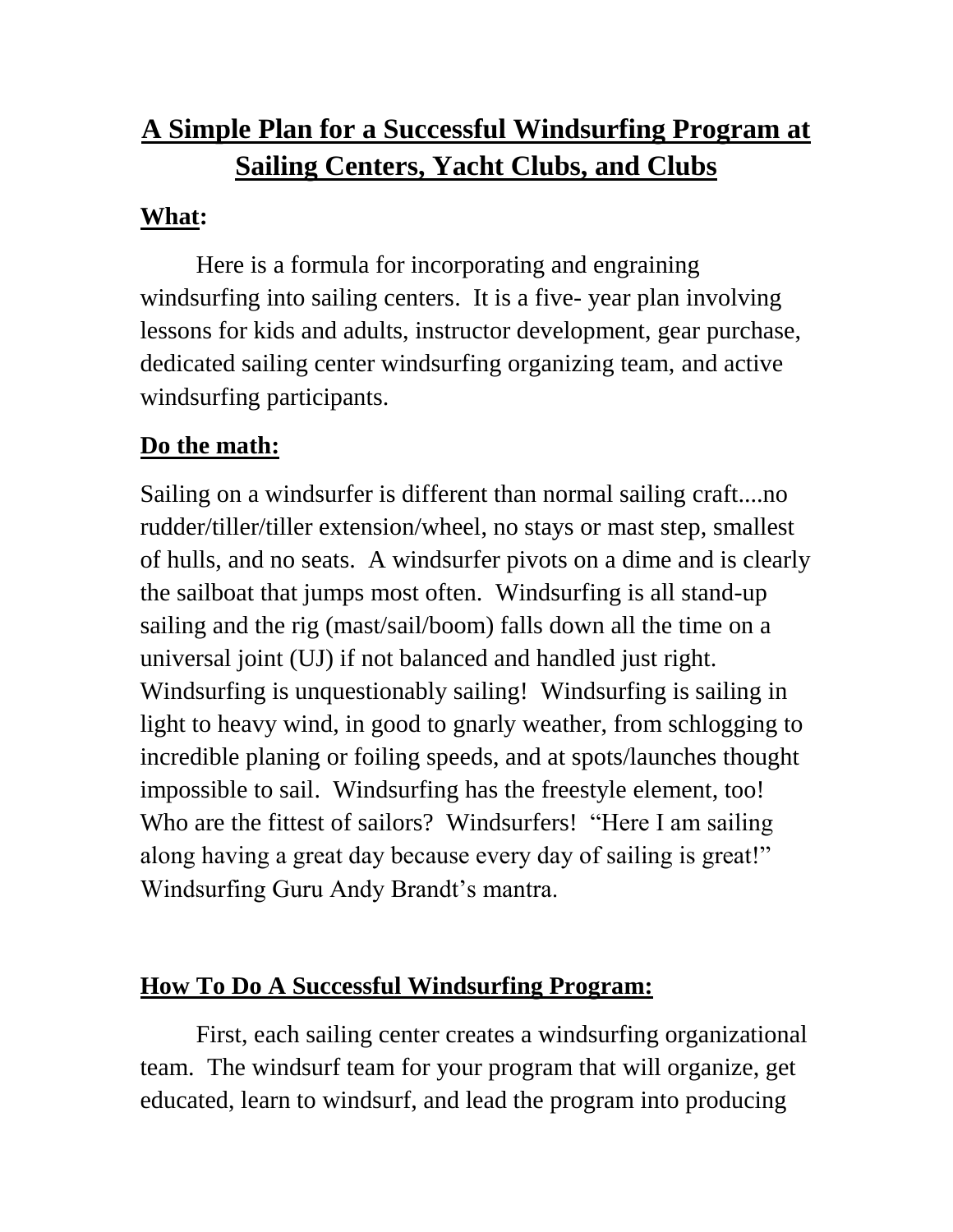real windsurfers who become future instructors, race, travel, and love it.

Each of the non-existent windsurfing elements are addressed initially, continually, and annually until a fun, successful total windsurfing program is second nature at the sailing center. Fun events, regattas, freestyle, and travel are part of each members windsurfing. Windsurfing is not misunderstood as a sailing sport but rather embraced and seen as an integral part of the of the sailing world. A successful windsurfing program at a sailing center or sailing center:

- Has trained experienced windsurfing instructor(s).
- Has adult member sailors who can windsurf and love it.
- Has an understanding that men's and women's windsurfing is 20% of Olympic Sailing.
- Knows regatta windsurfing racing is huge in Europe and other parts of the world.
- Knows what other countries are doing and that the USA is way behind.
- Has the best of windsurfing boards and sailing rigs for beginners and local conditions.
- Has kids and adult lessons via private and group lessons.
- Has a sailing center windsurfing organizational team.
- Has established short term, midway, or long-term windsurfing goals.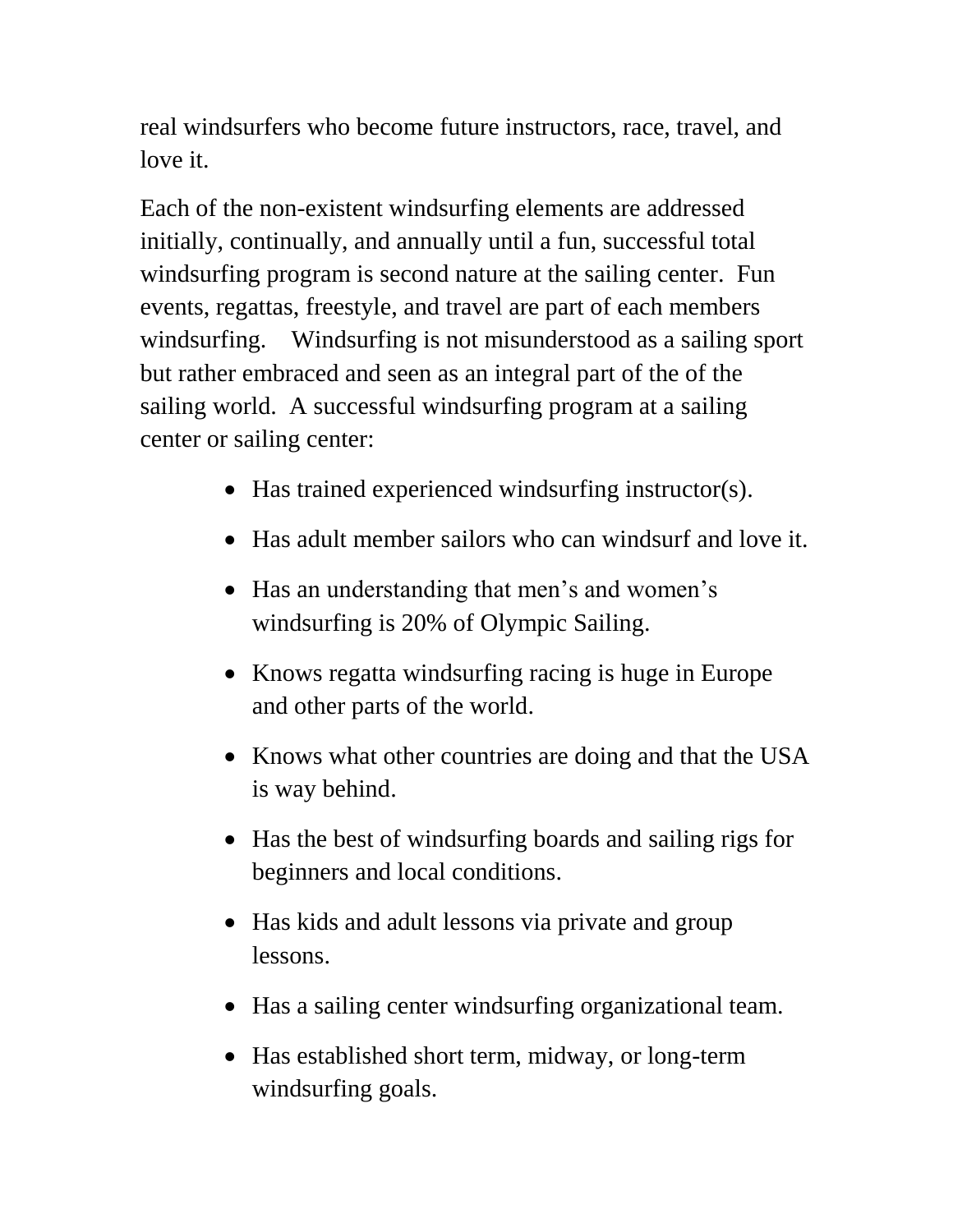- Has great, simple storage for boards and rigs
- Does an assessment of windsurfing strengths and weaknesses before, during, and after initiation of program using a windsurfing consultant.
- Has a windsurfing safety plan exists known as an emergency action plan (EAP)
- Shows participation in fun events, local regattas, regional regattas, and national events
- Does fundamentals, light wind free style windsurfing as a fantastic alternate for non-regatta goal minded windsurfers.

The initial kids and adults who do it for 3 seasons with lessons will share it with other kids, junior instructors will emerge from within, and eventually home-grown windsurfers will become instructors from the sailing center itself. Parents who windsurf and do fun races and events will enhance the whole effort.

#### **Planning Phase**:

- Can be short or long in duration, simple or complex.
- Getting educated and seeing the whole 5-year picture and goals is key.
- Selling the plan to the powers that run the organization.
- Get assessment of windsurfing pros and cons of the site for your site. Work with an outside windsurfing consultant who can assess the site.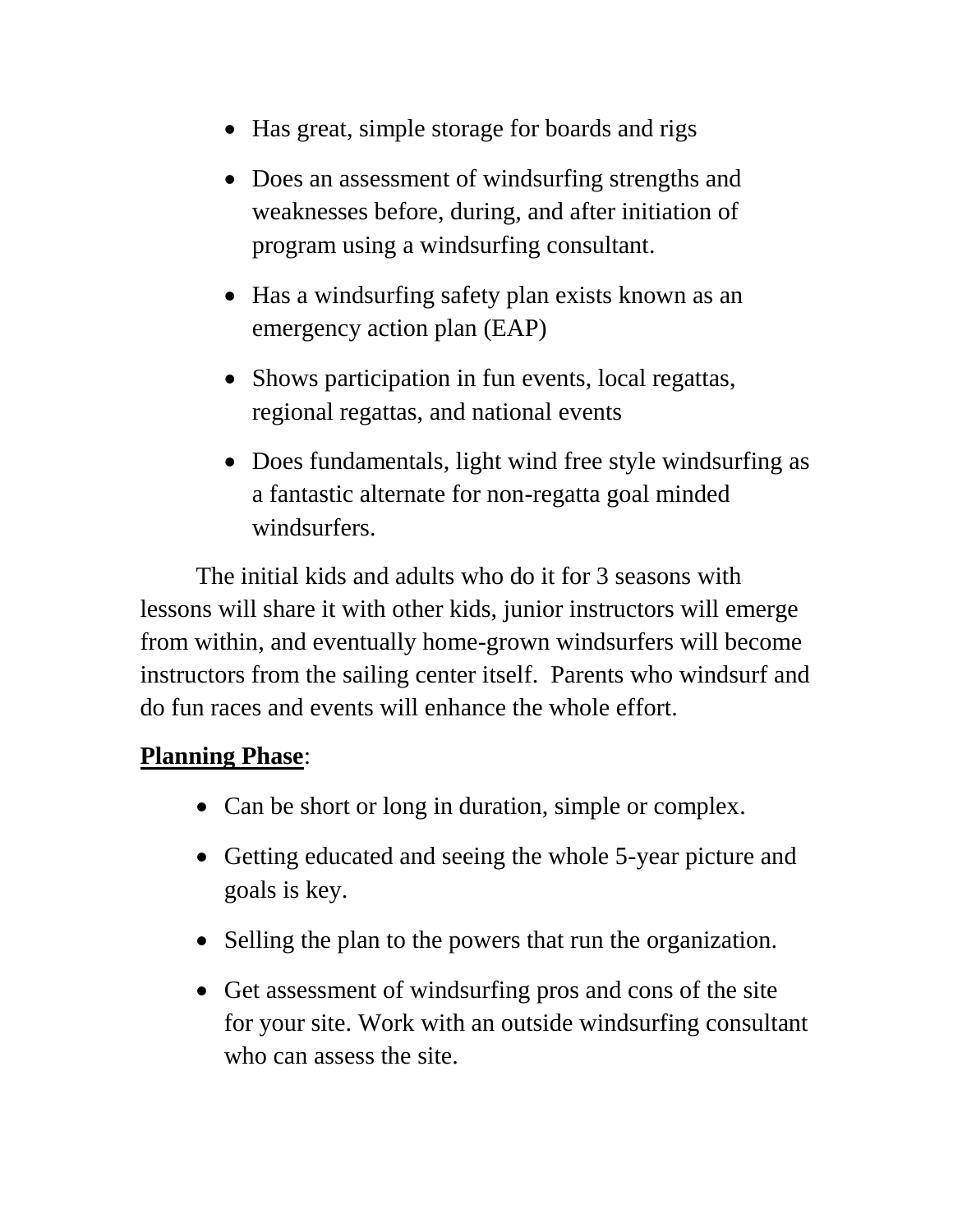• Plan program details like time, costs of privates, group for adults and kids.

## **Yearly Goals for 5 Year Plan**:

- 1. First Year
	- Buy boards and rigs and have ready to go early in the season.
	- Train your best sailors to become windsurfers and beginning windsurfing instructors. Use an Instructor Trainer-Examiner from www.windsurfingipa.com to do this.
	- Teach privates, group lessons to adults and kids.
	- Teach all the windsurfing fundamentals, fun activities, simple races, team races locally.
	- Really celebrate those whose try.
- 2. Second Year
	- Second year students return to improve, review, and learn planing, harness, beach, waterstarting, bigger sails, more speed, etc. Simple race course regattas are held.
	- Another set of first year students begin, slow learners repeat the first-year programs.
	- Some adults and kids serve as junior instructors.
- 3. Third Year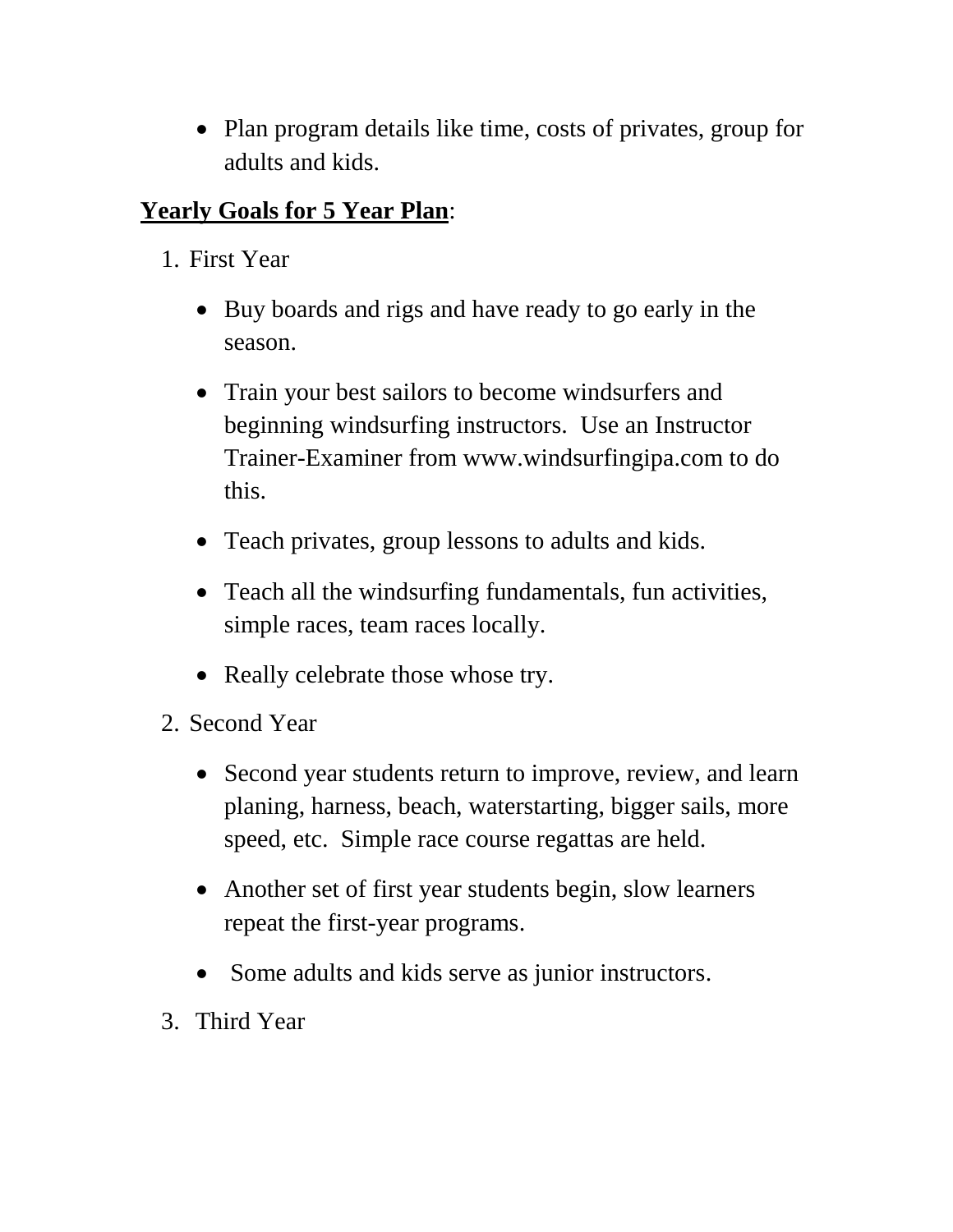- Third year students are going to regional regattas, looking for big winds, sharing the love with others, going for speed, and doing freestyle tricks.
- A third, first year group begins and model the windsurfers who show it.
- 4. Fourth Year
	- Some travel to regattas, travel to high wind windsurfing hot spots, and the Nationals and Worlds
- 5. Fifth Year
	- Full blown windsurfing program exists like the Opti's, Laser's, Pixel's, 420's. Some go on windsurfing trips, some got to Nationals or Worlds.
	- Some original adults and kids are now instructing..
	- Windsurfing is sailing and sailing is windsurfing. Both are melted together and all is good. Appreciation of all sailing and desire to do it abounds.

#### **When**:

• Some places windsurfing can could be year-round but in most places the windsurfing can be 4-6 months. With modern wetsuits and gear, 6 months of participation is achievable. It can be weekends, weekdays, and evenings for junior and adult programs.

#### **Where**: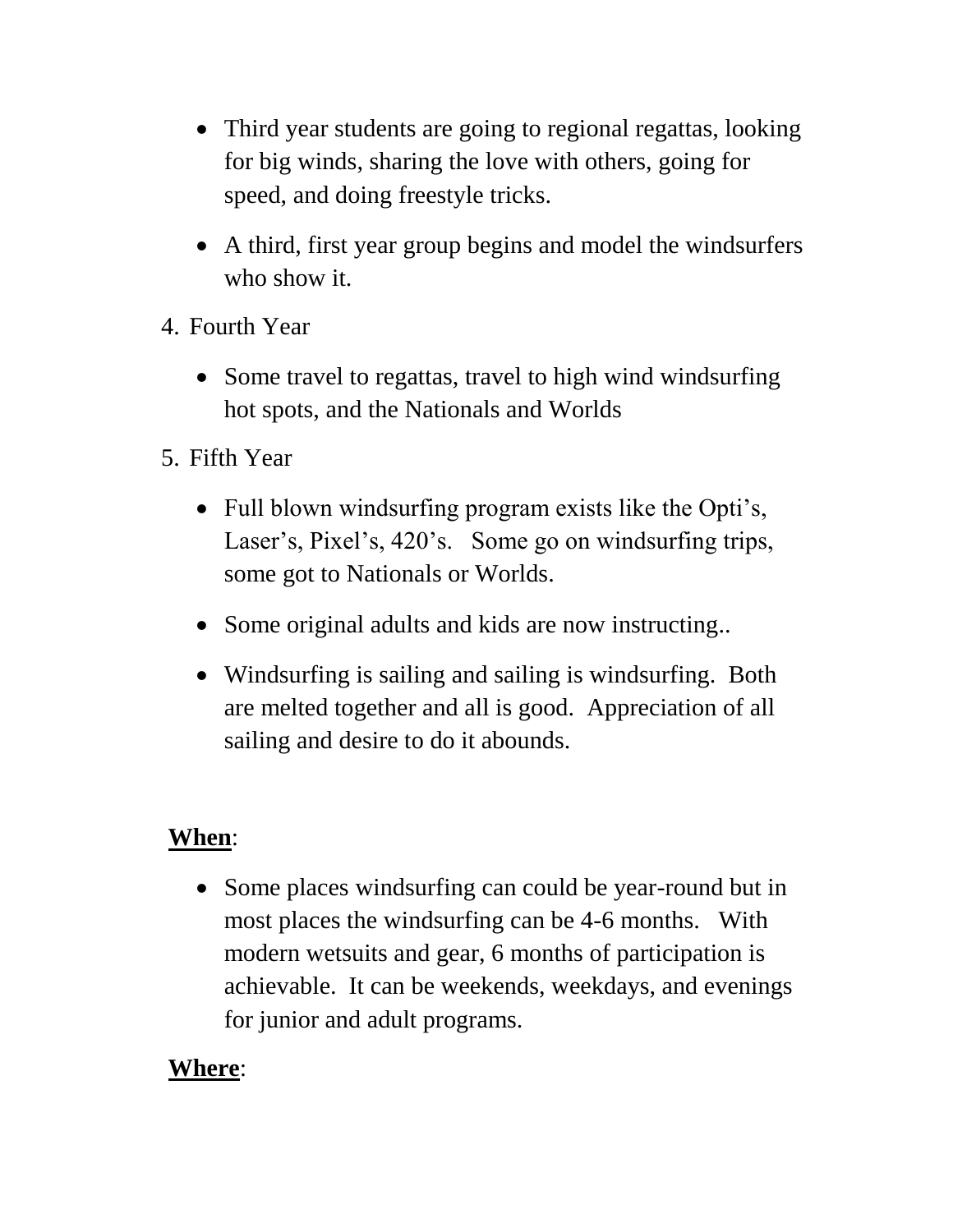• Many sailing centers have excellent docks, beaches, coves, low tide, and good bays to teach windsurfing. Each sailing center is different. Some clubs are endowed with incredible great shore terrain and windsurfing potential and they do not know that. This is why getting a windsurfing consultant to help assess the potential is part of the initiation process of getting windsurfing engrained and the 5-year process is key.

## **DON'TS:**

**Do not just buy windsurfing gear and throw sit- down sailors at it and expect success! Do it as it is suggested above! Why? When sailing on a windsurfer is introduced to a sailing center, remember the following do not exist:**

- Trained windsurfing instructor(s)
- Sailors who can windsurf
- Parents who can sail a windsurfer
- Windsurfing bias, passion, tradition and history as opposed to sailing bias, passion, tradition, and history.
- An understanding that men's and women's windsurfing is an Olympic sport and regatta racing is huge in Europe and other parts of the world
- Knowing that Windsurfing is 20% of the Olympic Sailing Classes